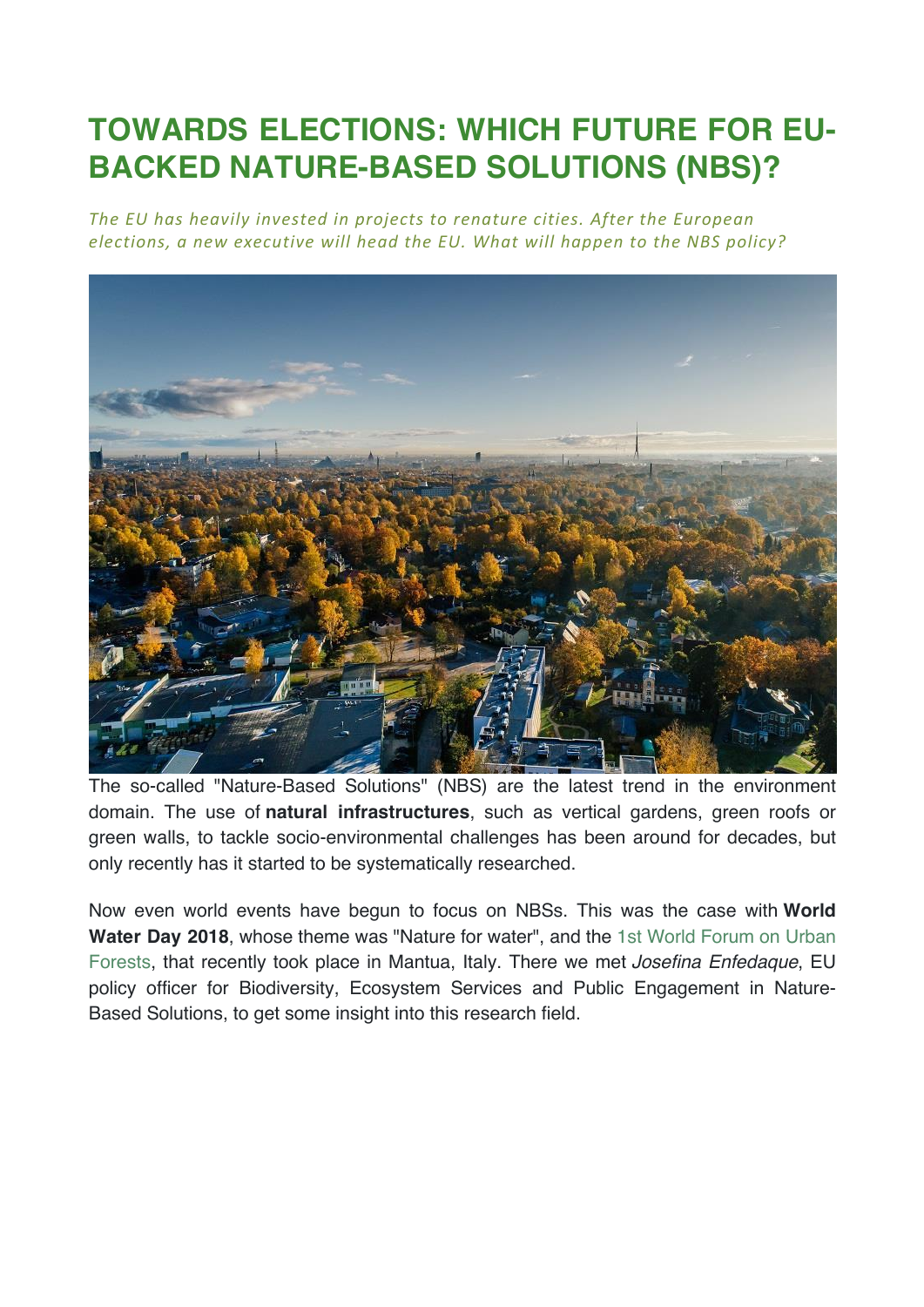

*Josefina Enfedaque*

## *When did the EU decide to invest public money in this specific research field, nature-based solutions, and why?*

NBSs started to be a buzzword around 5 years ago. You have to think that the current framework programme was written around 2012-2013, after the 2008 crisis, and the priorities of the EU were growth and jobs. So a lot of funding was put into innovation and biodiversity researchers started envisioning NBSs.

#### *Is there any lobbying for nature-based solutions?*

No, scientists don't lobby in biodiversity or natural sciences in general - except for health – because **there is no power industry behind them**. The thing is very fragmented, although it's a big area with a lot of money moving about. For example, urban renovation in many cases is still in the hands of architects who know nothing about NBSs. There could be a lot more money in the market for that, but everything is very fragmented.

### *After the May 2019 elections, a new executive will head the EU. What will happen to NBS policy?*

**Biodiversity is related to climate change**, and so NBSs are also involved here. I therefore expect sustainability will remain a priority. We are trying to keep NBSs in the next funding cycle. Our proposal is already at the Parliament... So the current Parliament will